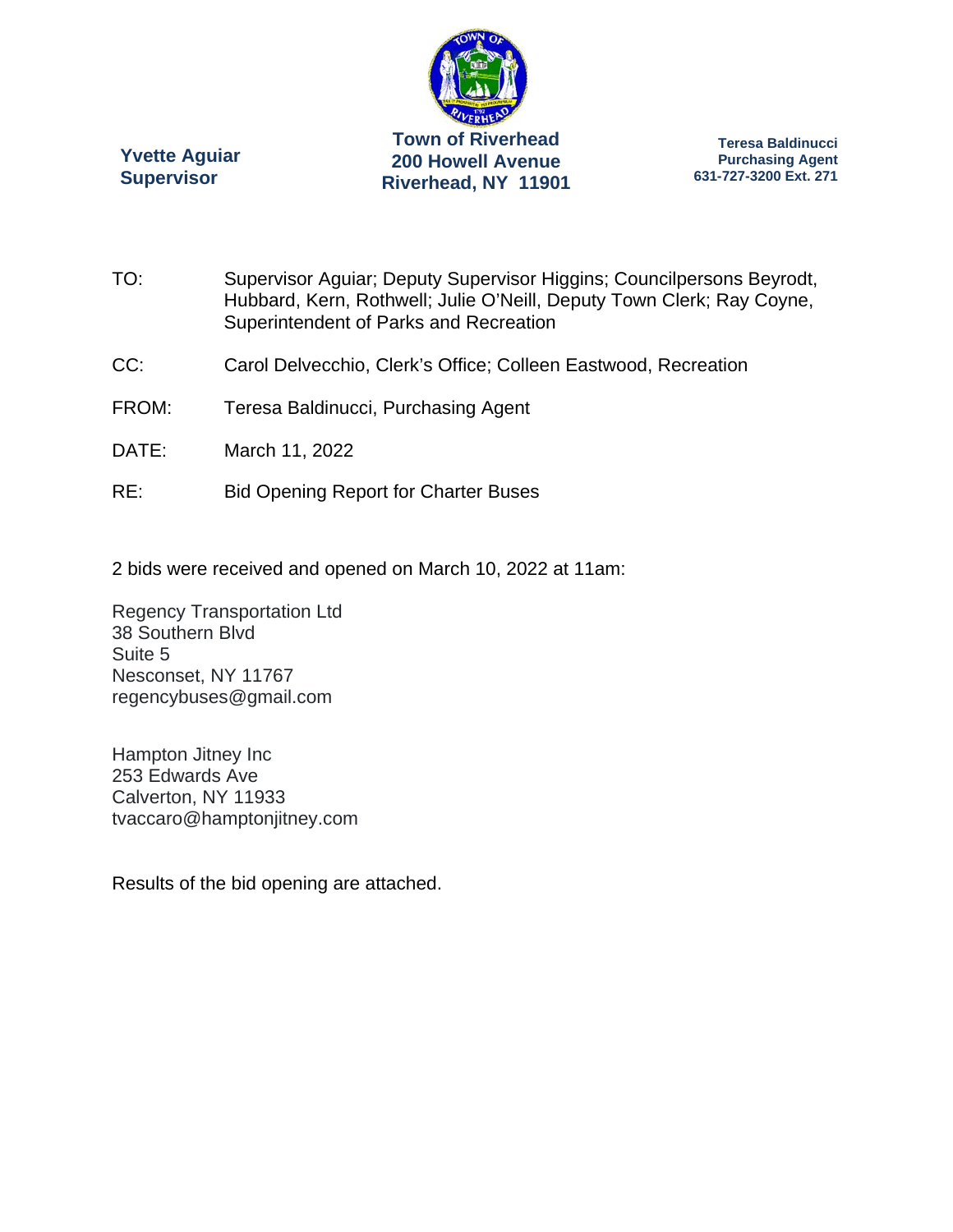Vendor Name <u>regency transportation Ut</u>o

| IV.<br><b>BID SHEET</b>                                                                                 |                                              |                                                                                      |                                                                                                     |                                                                                                                           |                                                                                       |                                                                                                                                   |  |  |  |  |  |
|---------------------------------------------------------------------------------------------------------|----------------------------------------------|--------------------------------------------------------------------------------------|-----------------------------------------------------------------------------------------------------|---------------------------------------------------------------------------------------------------------------------------|---------------------------------------------------------------------------------------|-----------------------------------------------------------------------------------------------------------------------------------|--|--|--|--|--|
| <b>Complete Manager School</b>                                                                          | Kota Ba<br><b>Rack Com</b><br>STILLE ON      | <u> Lesses d</u><br><b>DIRECTOR</b><br><u>a kath</u><br><u>Anomera</u><br>Day - 1980 | Meetingaa<br><b>Grade Cardinal</b><br>change to a 47-<br><b>Strassenger</b><br><b>South America</b> | Increase in Charge<br>for shange to a 47-<br>of passenger Coach<br>Resurancieday<br><u>an Romanong.</u><br><u> Singar</u> | listere a se<br>eratore.<br>E SI SI SERIE E<br><u> Lind</u><br>in San San Ta<br>San S | <u>langs of an element</u><br>element a la p<br>change for the<br>Banasanga<br>Gerakakalan<br><u>en se sva</u><br><b>A TAARDI</b> |  |  |  |  |  |
| Trips up to 100<br>round trip miles &<br>up to 8 hours                                                  | $*$ 1650 $\%$                                | $*3250%$                                                                             | $51655^{\circ}/m$                                                                                   | $3456$ m                                                                                                                  | $ 675^{\circ}/n $                                                                     | $$3350^{\circ}/m$                                                                                                                 |  |  |  |  |  |
| Up to 100 round-<br>trip miles &<br>number of each<br>additional hours<br>beyond 8 hours                | $30^{\circ}/h$                               | 8150%                                                                                | $5150^{\circ}/m$                                                                                    | $8150^{\circ}/m$                                                                                                          | $s_{50\%}$                                                                            | $8150^{\circ}$ m                                                                                                                  |  |  |  |  |  |
| Trips from 101-200<br>round-trip miles &<br>up to 10 hours                                              | $81700^{\circ}/m$                            | $s_{3400\%}$                                                                         | $9725^{\circ}/\sim$                                                                                 | $3595^{\circ}/h$                                                                                                          | 3596%                                                                                 | $4597^{\omega}$                                                                                                                   |  |  |  |  |  |
| From 101 to 200<br>round-trip miles &<br>number of each<br>additional hour<br>beyond 10 hours           | 1750/6                                       |                                                                                      | $s_{175\%}$ $s_{175\%}$                                                                             | $815\%$                                                                                                                   |                                                                                       | $s_{15\%}\$ $s_{175\%}$                                                                                                           |  |  |  |  |  |
| Trips from 201-300<br>round-trip miles &<br>up to 12 hours                                              | $*1800\%$                                    | $360$ /m                                                                             | $s_{3b25}$ <sup>6</sup> /or                                                                         | ${}^{8}3635^{\omega}/m$                                                                                                   | $3650^{\circ}/m$                                                                      | $145\%$                                                                                                                           |  |  |  |  |  |
| Trips from 201 to<br>300 round-trip<br>miles & number of<br>each additional<br>hours beyond 12<br>hours | $\frac{16}{3}$ 1950%   3950%                 |                                                                                      | $3975^{\circ}/\sim$                                                                                 | $1976^{\circ}/m$                                                                                                          |                                                                                       | $53979%$ $\frac{1}{2}4980%$                                                                                                       |  |  |  |  |  |
| Trips from 301 to<br>400 round-trip<br>miles & up to 15<br>hours                                        | $s_{2100\%m}$ $s_{410\%m}$ $s_{2150\%m}$     |                                                                                      |                                                                                                     | $84300^{\circ}/m$                                                                                                         | 4325%                                                                                 | $4450^{\circ}$                                                                                                                    |  |  |  |  |  |
| Trips from 301 to<br>400 round-trip<br>miles & number of<br>each additional<br>hours up to 15<br>hours  | $\frac{1}{3}$ 15 <sup>o</sup> / <sub>6</sub> | $\frac{1}{3}175\%$                                                                   | $s175^{\circ}$                                                                                      | $*175^{\circ}/n$                                                                                                          | $*15%$                                                                                | 5750h                                                                                                                             |  |  |  |  |  |
| Trips from 401-500<br>round-trip miles &<br>up to 15 hours                                              | $\frac{1}{2}$ 2450 $\frac{1}{2}$             | $490^\circ$                                                                          | $62500^\circ$                                                                                       | $3510^{\circ}$ m                                                                                                          | $\overset{\mathbf{b}}{\curvearrowright}$ 2525 $\overset{\sim}{\curvearrowright}$      | $550^{\circ}$                                                                                                                     |  |  |  |  |  |
| Trips from 501 to<br>600 round trip<br>miles & up to 15<br>hours                                        | $*200°$ m                                    | \$5200°m                                                                             | $62650^{\circ}$                                                                                     | $\frac{1}{3300}$ %                                                                                                        | $\mathcal{L}$ 2700%                                                                   | ് $5$ സ് $\%$ ന                                                                                                                   |  |  |  |  |  |
| Trips from 601 to<br>750 round trip<br>miles & up to 15<br>hours                                        | $*2900$ for                                  | $^{\mathcal{B}}$ 5995 $^{\omega}$ m                                                  | $\frac{9}{2}950^{\circ}/\pi$                                                                        | $85975^{\circ}$ m                                                                                                         | 82975%                                                                                | $15970$ %                                                                                                                         |  |  |  |  |  |